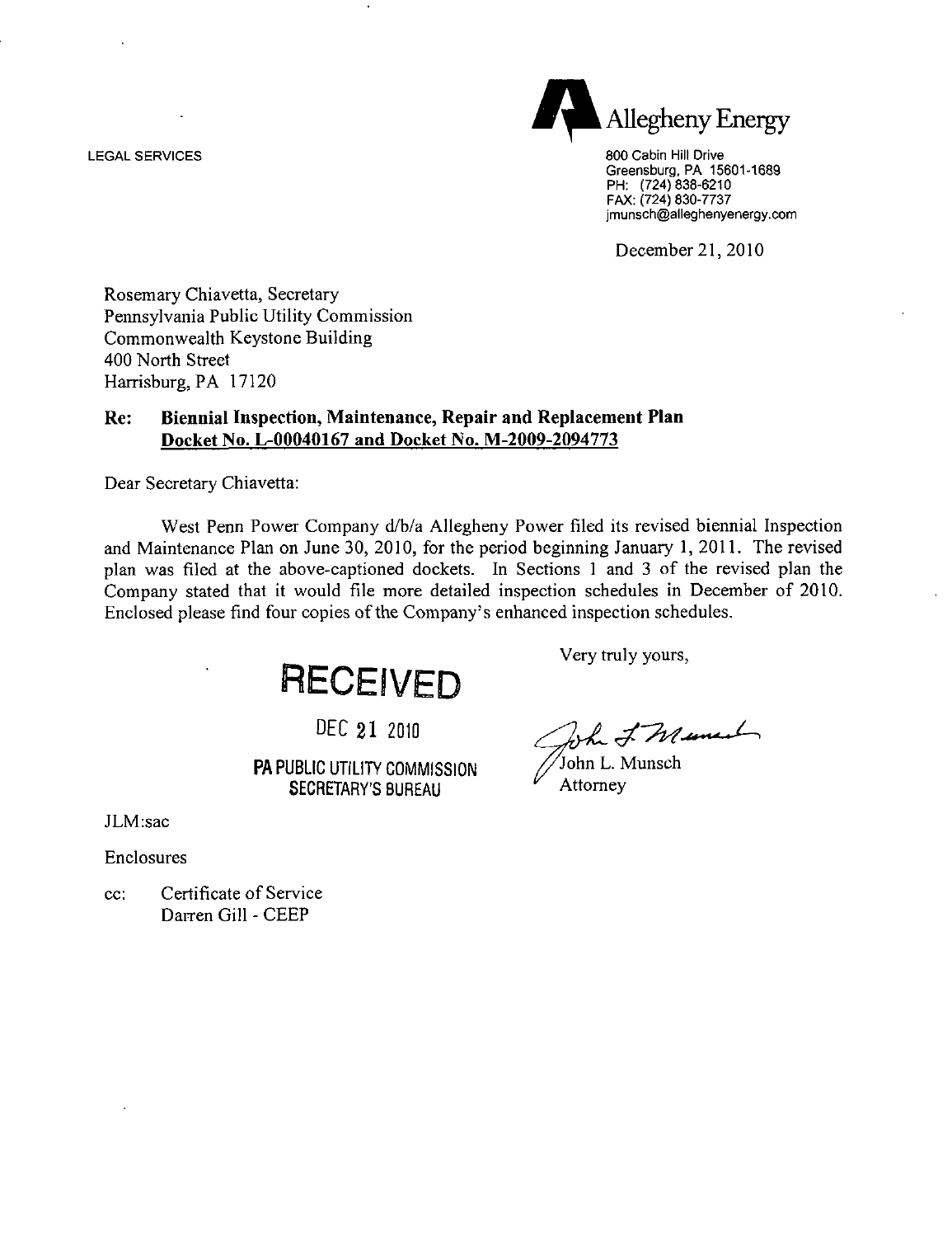### **Allegheny Power Biennial Inspection, Maintenance, Repair and Replacement Plan of Allegheny Power For the Period of January 1, 2011 - December 31,2012**

Allegheny Power indicated in its Inspection and Maintenance Plan that it would provide certain schedules in December ahead of the plan year. Allegheny Power provides the following vegetation management schedules for 2011:

1. Section 57.198 $(n)(1)$  Vegetation Management - 2011 Schedule

| <b>Scheduled Activity/Priority</b> | <b>Lines Center</b>  | Description                       | Total           |
|------------------------------------|----------------------|-----------------------------------|-----------------|
| Aerial Saw                         | St Marys             | RIDGWAY-WEST RESIDENTIAL          | $\frac{2}{3}$   |
| Ground Spray                       | <b>State College</b> | BEECH CREEK-BLANCHARD             |                 |
|                                    |                      | PORT MATILDA-PORT MATILDA         | 10 <sub>l</sub> |
| <b>STD</b>                         | Arnold               | <b>CHESWICK - EAST</b>            | $\overline{2}$  |
|                                    |                      | <b>CHESWICK - PAINT</b>           | 0               |
|                                    |                      | <b>FAWN - BULL CREEK</b>          | 39              |
|                                    |                      | <b>FAWN - HIGHLANDS</b>           | 16              |
|                                    |                      | <b>FAWN - HOSPITAL</b>            | 4               |
|                                    |                      | <b>FAWN - NATRONA</b>             | 25              |
|                                    |                      | <b>FREEPORT - COMMERCIAL</b>      | $\mathbf{2}$    |
|                                    |                      | <b>FREEPORT - SLATELICK</b>       | 37              |
|                                    |                      | <b>HARWICK - CHESWICK</b>         | 14              |
|                                    |                      | <b>HARWICK - SPRINGDALE</b>       | 10 <sub>l</sub> |
|                                    |                      | SALTSBURG - SALTSBURG             | 48              |
|                                    |                      | <b>SHAFFERS CORNER - BRAEBURN</b> | 33              |
|                                    |                      | SILVERVILLE - COLE ROAD           | 61              |
|                                    |                      | <b>TARENTUM - BRACKENRIDGE</b>    | 3               |
|                                    |                      | <b>TARENTUM - MIRROR WORKS</b>    | $\bf{0}$        |
|                                    |                      | VANDERGRIFT - GRIFFLO PARK        | 69              |
|                                    | Boyce                | BETHEL PARK-BETHEL CHURCH         | 4               |
|                                    |                      | <b>BETHEL PARK-BROOKSIDE</b>      | 8               |
|                                    |                      | BETHEL PARK-DASHWOOD              | 15              |
|                                    |                      | BETHEL PARK-HILLCREST             | 4               |
|                                    |                      | <b>BETHEL PARK-PIONEER</b>        | 6               |
|                                    |                      | <b>CECIL-MURRAY HILL</b>          | 20 <sub>l</sub> |
|                                    |                      | <b>CECIL-SOUTHPOINTE</b>          | 1               |
|                                    |                      | PETERS-BEBOUT                     | 12              |
|                                    |                      | PETERS-BOXER                      | 4               |
|                                    |                      | PETERS-BRUSH RUN                  | 13              |
|                                    |                      | PETERS-LIBRARY                    | 11]             |
|                                    |                      | PETERS-McMURRAY                   | 19              |
|                                    | <b>Butler</b>        | <b>KEISTERS - BUCOCO</b>          | $\overline{35}$ |
|                                    |                      | <b>KEISTERS - TOWN</b>            | 32              |
|                                    |                      | <b>KRENDALE - ALAMEDA</b>         | 22              |
|                                    |                      | <b>KRENDALE - POINT</b>           | 13              |
|                                    |                      | <b>KRENDALE - PROSPECT</b>        | 41              |
|                                    |                      | <b>MCBRIDE - NIXON</b>            | 37              |
|                                    |                      | <b>PENN ST</b>                    | 15              |

# **RECEIVED**

## DEC 21 2010

PA PUBLIC UTILITY COMMISSION SECRETARY'S BUREAU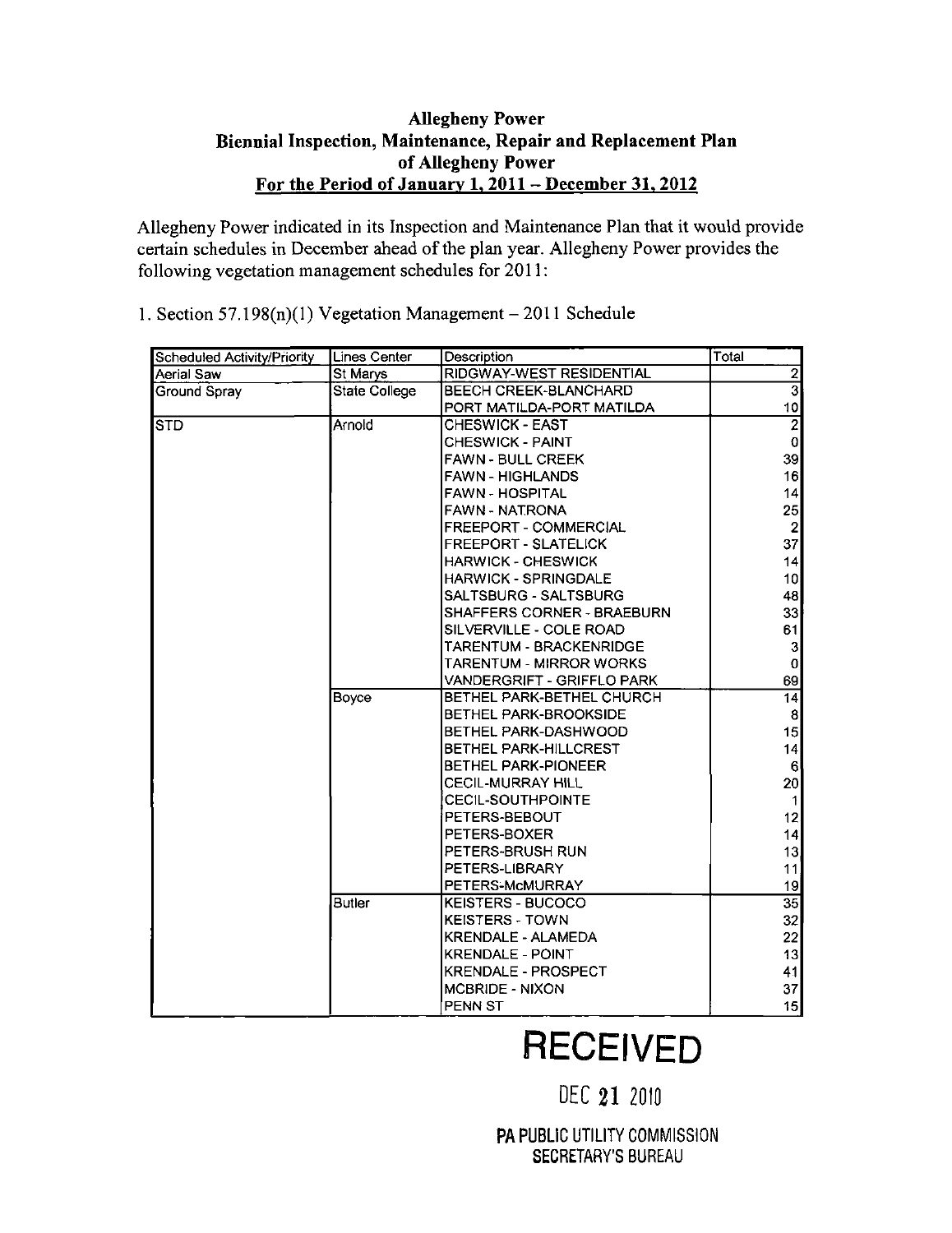| Charleroi        | BELMON-ALLENS CROSSROADS         | 8               |
|------------------|----------------------------------|-----------------|
|                  | <b>BELMON-BELLE VERNON</b>       | 10 <sup>1</sup> |
|                  | <b>BELMON-EAST GATE</b>          | 9               |
|                  | <b>BELMON-FAYETTE CITY</b>       | 22              |
|                  | BELMON-LYNNWOOD                  | 20              |
|                  | <b>BELMON-SECOND STREET</b>      | 15              |
|                  | <b>BELMON-WEST GATE</b>          | 22              |
|                  | <b>CALIFORNIA-RIVER</b>          | 36              |
|                  | DRY RUN-TOWN                     | 13              |
|                  | LUZERNE-PIKE                     | 12              |
|                  | PETERS-VENETIA                   | 30 <sup>2</sup> |
|                  | <b>WESTRAVER-WEST NEWTON</b>     | 38              |
| Hyndman          | FLINTSTONE-CHANEYSVILLE          | 52              |
| Jeannette        | <b>HEMPFIELD - FARMBROOK</b>     | 15              |
|                  | <b>HUNTINGDON - IRWIN</b>        | 12              |
|                  | <b>HUNTINGDON - LARIMER</b>      | 22              |
|                  | HUNTINGDON - SHAWTOWN            | 20 <sub>l</sub> |
|                  | <b>LINCOLN HEIGHTS</b>           | 20 <sub>l</sub> |
|                  |                                  |                 |
|                  | <b>LUXOR - FORBES ROAD</b>       | 18              |
|                  | <b>MURRYCREST - CHRISTY ROAD</b> | 34              |
|                  | <b>PENN - GASKILL AVE</b>        | 35              |
|                  | ROBBINS - BALKAN                 | 21              |
|                  | ROBBINS - BRADDOCKS TRAIL        | 18              |
|                  | ROBBINS - RILLTON                | 29              |
|                  | SEWICKLEY - HERMINIE             | 31              |
|                  | SEWICKLEY - WENDEL               | 22              |
|                  | WHITE VALLEY - CLOVERLEAF        | 28              |
|                  | YOUNGWOOD - STANTON              | 27              |
| <b>Jefferson</b> | CARMICHAELS-CARMICHAELS          | 12              |
|                  | FRANKLIN-SOUTH WAYNESBURG        | 121             |
|                  | FRANKLIN-WEST WAYNESBURG         | 49              |
| Kittanning       | KITTANNING - FORD CITY           | 12              |
|                  | KITTANNING - PATTONVILLE         | 15              |
|                  | MAC - MAC                        | 11              |
|                  | SLATELICK - EXPRESS MD           | $\mathbf{0}$    |
| Latrobe          | BETHLEN - LAUGHLINTOWN           | 44              |
|                  | BETHLEN - LAUREL VALLEY          | 39              |
|                  | ETHEL SPRINGS - PEACH HOLLOW     | 44              |
|                  | ETHEL SPRINGS - RAILROAD         | 20 <sub>l</sub> |
|                  | FORT PALMER - WEST FAIRFIELD     | 91              |
|                  | LOYALHANNA - EDGEWATER           | 20              |
|                  | LUXOR - DONOHOE                  | $\vert$         |
|                  | <b>LUXOR - GEORGES STATION</b>   | $6\phantom{.0}$ |
|                  | <b>MT VIEW - HUMPHREY</b>        | 27              |
|                  | MT VIEW - MT VIEW                | 19              |
|                  | SONY - SONY2                     | 0               |
| McConnellsburg   | EMMAVILLE-STONEYBREAK            | 53              |
|                  | MCCONNELLSBURG-HARRISONVILLE     | 40 <sub>l</sub> |
|                  | McCONNELLSBURG-NORTH             | 11              |
| McDonald         | ENLOW-PARKWAY                    | 1               |
|                  | McDONALD-PRIMROSE                | 39              |
|                  | NORTH FAYETTE-BEECHCLIFF         | 12              |
|                  | NORTH FAYETTE-OAKDALE            | 24              |
|                  |                                  |                 |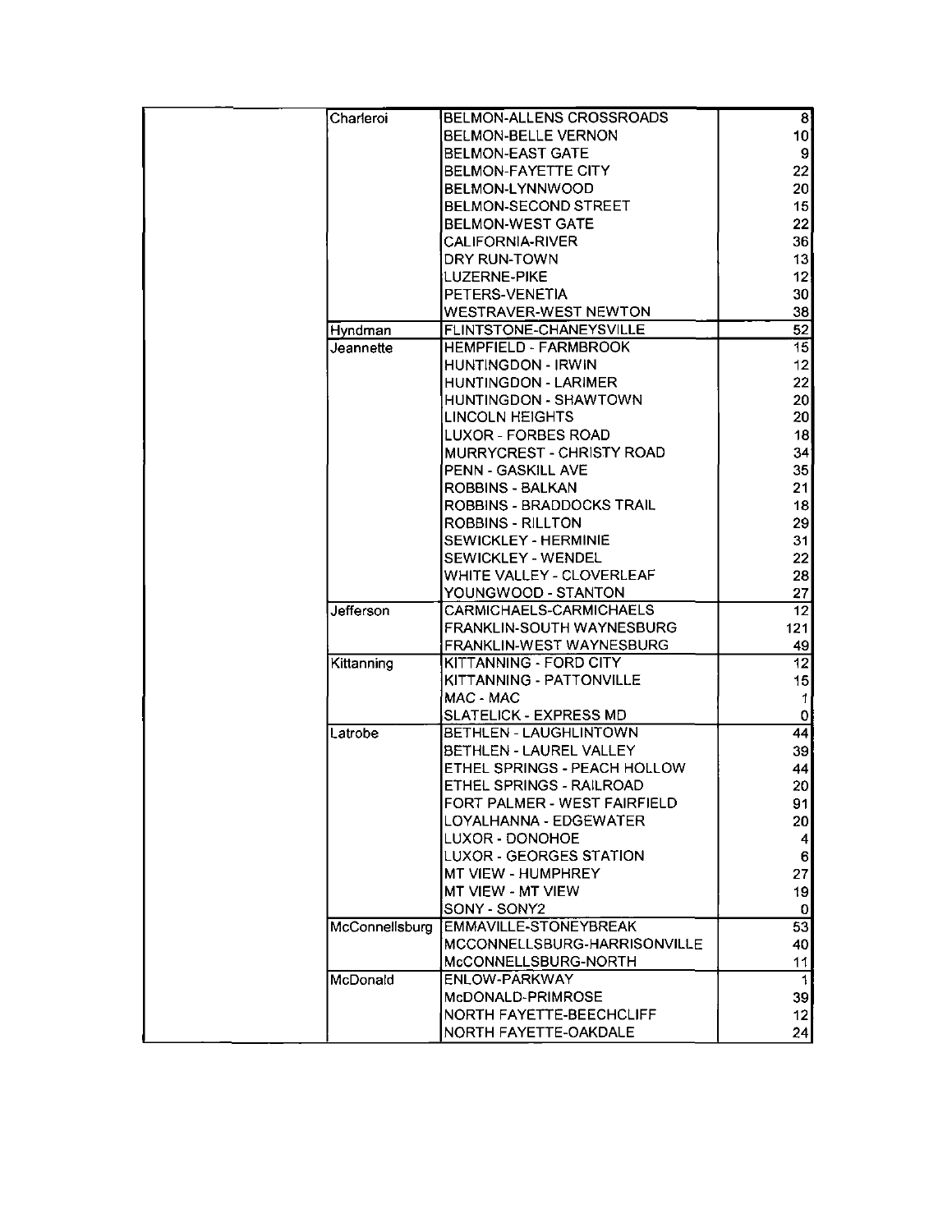| St Marys<br>63<br>DRIFTWOOD-DRIFTWOOD<br>43<br><b>KANE-RUSSELL CITY</b><br>RIDGWAY-WEST RESIDENTIAL<br>$\overline{5}$<br>11<br>ST MARYS-NORTH RESIDENTIAL<br>WEEDVILLE-WEEDVILLE<br>71<br><b>WILCOX-WILCOX</b><br>57<br><b>State College</b><br><b>BEECH CREEK-BLANCHARD</b><br>81<br><b>FILLMORE-COURTS</b><br>16<br>46<br>MILESBURG NO. 6-MILESBURG<br>88<br>MILLHEIM-WOODWARD<br>95<br>PORT MATILDA-PORT MATILDA<br> 18 <br>LUZERNE-HILLER<br>Uniontown<br>19<br>LUZERNE-WEST BROWNSVILLE<br>$\overline{9}$<br>Washington<br><b>GALLEY-WATERDAM</b><br>10<br>GORDON-3RD STREET<br>24<br>GORDON-FRANKLIN<br>21<br>GORDON-HAYES<br>20 <sub>l</sub><br>GORDON-HILLARY<br>17<br><b>GORDON-TYLER</b><br>50 <br>GORDON-WOLFDALE<br>12<br>HOUSTON-CANONSBURG<br>17<br><b>HOUSTON-CHARTIERS</b><br>11<br>HOUSTON-MONINGER<br>13<br><b>HOUSTON-MURDOCK</b><br>10 <sub>l</sub><br>MANIFOLD-COUNTRY CLUB<br>$\mathbf{g}$<br><b>MANIFOLD-DAVIS SCHOOL</b><br>MANIFOLD-LOWES<br>$\mathbf 1$<br>16<br><b>MANIFOLD-OAK SPRING</b><br>$\mathbf{S}$<br>PANCAKE-STRABANE<br>17<br>WASHINGTON-BEAU STREET<br>WASHINGTON-LINCOLN<br>$\overline{\mathbf{4}}$<br>$\overline{5}$<br>WASHINGTON-MAIN STREET<br>$\overline{5}$<br>WASHINGTON-MURTLAND<br>13<br><b>WASHINGTON-PARK</b><br>WASHINGTON-RAILROAD<br>1<br>25<br>WASHINGTON-WADE<br>Waynesboro<br>FAYETTEVILLE-KEYSTONE<br>$\overline{17}$<br>33<br>SALEM-GREEN VILLAGE<br>36<br>UPTON-WELSH RUN<br>Pleasant Valley<br>$\overline{29}$<br>DEXTER ROAD<br>FRAZIER - STAR JUNCTION<br>59<br>SOUTH SCOTTDALE<br>16<br>$\overline{57}$<br>Clarion<br>NEW BETHLEHEM - HAWTHORN |  |  |
|---------------------------------------------------------------------------------------------------------------------------------------------------------------------------------------------------------------------------------------------------------------------------------------------------------------------------------------------------------------------------------------------------------------------------------------------------------------------------------------------------------------------------------------------------------------------------------------------------------------------------------------------------------------------------------------------------------------------------------------------------------------------------------------------------------------------------------------------------------------------------------------------------------------------------------------------------------------------------------------------------------------------------------------------------------------------------------------------------------------------------------------------------------------------------------------------------------------------------------------------------------------------------------------------------------------------------------------------------------------------------------------------------------------------------------------------------------------------------------------------------------------------------------------------------------------------------------------------------------------|--|--|
|                                                                                                                                                                                                                                                                                                                                                                                                                                                                                                                                                                                                                                                                                                                                                                                                                                                                                                                                                                                                                                                                                                                                                                                                                                                                                                                                                                                                                                                                                                                                                                                                               |  |  |
|                                                                                                                                                                                                                                                                                                                                                                                                                                                                                                                                                                                                                                                                                                                                                                                                                                                                                                                                                                                                                                                                                                                                                                                                                                                                                                                                                                                                                                                                                                                                                                                                               |  |  |
|                                                                                                                                                                                                                                                                                                                                                                                                                                                                                                                                                                                                                                                                                                                                                                                                                                                                                                                                                                                                                                                                                                                                                                                                                                                                                                                                                                                                                                                                                                                                                                                                               |  |  |
|                                                                                                                                                                                                                                                                                                                                                                                                                                                                                                                                                                                                                                                                                                                                                                                                                                                                                                                                                                                                                                                                                                                                                                                                                                                                                                                                                                                                                                                                                                                                                                                                               |  |  |
|                                                                                                                                                                                                                                                                                                                                                                                                                                                                                                                                                                                                                                                                                                                                                                                                                                                                                                                                                                                                                                                                                                                                                                                                                                                                                                                                                                                                                                                                                                                                                                                                               |  |  |
|                                                                                                                                                                                                                                                                                                                                                                                                                                                                                                                                                                                                                                                                                                                                                                                                                                                                                                                                                                                                                                                                                                                                                                                                                                                                                                                                                                                                                                                                                                                                                                                                               |  |  |
|                                                                                                                                                                                                                                                                                                                                                                                                                                                                                                                                                                                                                                                                                                                                                                                                                                                                                                                                                                                                                                                                                                                                                                                                                                                                                                                                                                                                                                                                                                                                                                                                               |  |  |
|                                                                                                                                                                                                                                                                                                                                                                                                                                                                                                                                                                                                                                                                                                                                                                                                                                                                                                                                                                                                                                                                                                                                                                                                                                                                                                                                                                                                                                                                                                                                                                                                               |  |  |
|                                                                                                                                                                                                                                                                                                                                                                                                                                                                                                                                                                                                                                                                                                                                                                                                                                                                                                                                                                                                                                                                                                                                                                                                                                                                                                                                                                                                                                                                                                                                                                                                               |  |  |
|                                                                                                                                                                                                                                                                                                                                                                                                                                                                                                                                                                                                                                                                                                                                                                                                                                                                                                                                                                                                                                                                                                                                                                                                                                                                                                                                                                                                                                                                                                                                                                                                               |  |  |
|                                                                                                                                                                                                                                                                                                                                                                                                                                                                                                                                                                                                                                                                                                                                                                                                                                                                                                                                                                                                                                                                                                                                                                                                                                                                                                                                                                                                                                                                                                                                                                                                               |  |  |
|                                                                                                                                                                                                                                                                                                                                                                                                                                                                                                                                                                                                                                                                                                                                                                                                                                                                                                                                                                                                                                                                                                                                                                                                                                                                                                                                                                                                                                                                                                                                                                                                               |  |  |
|                                                                                                                                                                                                                                                                                                                                                                                                                                                                                                                                                                                                                                                                                                                                                                                                                                                                                                                                                                                                                                                                                                                                                                                                                                                                                                                                                                                                                                                                                                                                                                                                               |  |  |
|                                                                                                                                                                                                                                                                                                                                                                                                                                                                                                                                                                                                                                                                                                                                                                                                                                                                                                                                                                                                                                                                                                                                                                                                                                                                                                                                                                                                                                                                                                                                                                                                               |  |  |
|                                                                                                                                                                                                                                                                                                                                                                                                                                                                                                                                                                                                                                                                                                                                                                                                                                                                                                                                                                                                                                                                                                                                                                                                                                                                                                                                                                                                                                                                                                                                                                                                               |  |  |
|                                                                                                                                                                                                                                                                                                                                                                                                                                                                                                                                                                                                                                                                                                                                                                                                                                                                                                                                                                                                                                                                                                                                                                                                                                                                                                                                                                                                                                                                                                                                                                                                               |  |  |
|                                                                                                                                                                                                                                                                                                                                                                                                                                                                                                                                                                                                                                                                                                                                                                                                                                                                                                                                                                                                                                                                                                                                                                                                                                                                                                                                                                                                                                                                                                                                                                                                               |  |  |
|                                                                                                                                                                                                                                                                                                                                                                                                                                                                                                                                                                                                                                                                                                                                                                                                                                                                                                                                                                                                                                                                                                                                                                                                                                                                                                                                                                                                                                                                                                                                                                                                               |  |  |
|                                                                                                                                                                                                                                                                                                                                                                                                                                                                                                                                                                                                                                                                                                                                                                                                                                                                                                                                                                                                                                                                                                                                                                                                                                                                                                                                                                                                                                                                                                                                                                                                               |  |  |
|                                                                                                                                                                                                                                                                                                                                                                                                                                                                                                                                                                                                                                                                                                                                                                                                                                                                                                                                                                                                                                                                                                                                                                                                                                                                                                                                                                                                                                                                                                                                                                                                               |  |  |
|                                                                                                                                                                                                                                                                                                                                                                                                                                                                                                                                                                                                                                                                                                                                                                                                                                                                                                                                                                                                                                                                                                                                                                                                                                                                                                                                                                                                                                                                                                                                                                                                               |  |  |
|                                                                                                                                                                                                                                                                                                                                                                                                                                                                                                                                                                                                                                                                                                                                                                                                                                                                                                                                                                                                                                                                                                                                                                                                                                                                                                                                                                                                                                                                                                                                                                                                               |  |  |
|                                                                                                                                                                                                                                                                                                                                                                                                                                                                                                                                                                                                                                                                                                                                                                                                                                                                                                                                                                                                                                                                                                                                                                                                                                                                                                                                                                                                                                                                                                                                                                                                               |  |  |
|                                                                                                                                                                                                                                                                                                                                                                                                                                                                                                                                                                                                                                                                                                                                                                                                                                                                                                                                                                                                                                                                                                                                                                                                                                                                                                                                                                                                                                                                                                                                                                                                               |  |  |
|                                                                                                                                                                                                                                                                                                                                                                                                                                                                                                                                                                                                                                                                                                                                                                                                                                                                                                                                                                                                                                                                                                                                                                                                                                                                                                                                                                                                                                                                                                                                                                                                               |  |  |
|                                                                                                                                                                                                                                                                                                                                                                                                                                                                                                                                                                                                                                                                                                                                                                                                                                                                                                                                                                                                                                                                                                                                                                                                                                                                                                                                                                                                                                                                                                                                                                                                               |  |  |
|                                                                                                                                                                                                                                                                                                                                                                                                                                                                                                                                                                                                                                                                                                                                                                                                                                                                                                                                                                                                                                                                                                                                                                                                                                                                                                                                                                                                                                                                                                                                                                                                               |  |  |
|                                                                                                                                                                                                                                                                                                                                                                                                                                                                                                                                                                                                                                                                                                                                                                                                                                                                                                                                                                                                                                                                                                                                                                                                                                                                                                                                                                                                                                                                                                                                                                                                               |  |  |
|                                                                                                                                                                                                                                                                                                                                                                                                                                                                                                                                                                                                                                                                                                                                                                                                                                                                                                                                                                                                                                                                                                                                                                                                                                                                                                                                                                                                                                                                                                                                                                                                               |  |  |
|                                                                                                                                                                                                                                                                                                                                                                                                                                                                                                                                                                                                                                                                                                                                                                                                                                                                                                                                                                                                                                                                                                                                                                                                                                                                                                                                                                                                                                                                                                                                                                                                               |  |  |
|                                                                                                                                                                                                                                                                                                                                                                                                                                                                                                                                                                                                                                                                                                                                                                                                                                                                                                                                                                                                                                                                                                                                                                                                                                                                                                                                                                                                                                                                                                                                                                                                               |  |  |
|                                                                                                                                                                                                                                                                                                                                                                                                                                                                                                                                                                                                                                                                                                                                                                                                                                                                                                                                                                                                                                                                                                                                                                                                                                                                                                                                                                                                                                                                                                                                                                                                               |  |  |
|                                                                                                                                                                                                                                                                                                                                                                                                                                                                                                                                                                                                                                                                                                                                                                                                                                                                                                                                                                                                                                                                                                                                                                                                                                                                                                                                                                                                                                                                                                                                                                                                               |  |  |
|                                                                                                                                                                                                                                                                                                                                                                                                                                                                                                                                                                                                                                                                                                                                                                                                                                                                                                                                                                                                                                                                                                                                                                                                                                                                                                                                                                                                                                                                                                                                                                                                               |  |  |
|                                                                                                                                                                                                                                                                                                                                                                                                                                                                                                                                                                                                                                                                                                                                                                                                                                                                                                                                                                                                                                                                                                                                                                                                                                                                                                                                                                                                                                                                                                                                                                                                               |  |  |
|                                                                                                                                                                                                                                                                                                                                                                                                                                                                                                                                                                                                                                                                                                                                                                                                                                                                                                                                                                                                                                                                                                                                                                                                                                                                                                                                                                                                                                                                                                                                                                                                               |  |  |
|                                                                                                                                                                                                                                                                                                                                                                                                                                                                                                                                                                                                                                                                                                                                                                                                                                                                                                                                                                                                                                                                                                                                                                                                                                                                                                                                                                                                                                                                                                                                                                                                               |  |  |
|                                                                                                                                                                                                                                                                                                                                                                                                                                                                                                                                                                                                                                                                                                                                                                                                                                                                                                                                                                                                                                                                                                                                                                                                                                                                                                                                                                                                                                                                                                                                                                                                               |  |  |
|                                                                                                                                                                                                                                                                                                                                                                                                                                                                                                                                                                                                                                                                                                                                                                                                                                                                                                                                                                                                                                                                                                                                                                                                                                                                                                                                                                                                                                                                                                                                                                                                               |  |  |
|                                                                                                                                                                                                                                                                                                                                                                                                                                                                                                                                                                                                                                                                                                                                                                                                                                                                                                                                                                                                                                                                                                                                                                                                                                                                                                                                                                                                                                                                                                                                                                                                               |  |  |
|                                                                                                                                                                                                                                                                                                                                                                                                                                                                                                                                                                                                                                                                                                                                                                                                                                                                                                                                                                                                                                                                                                                                                                                                                                                                                                                                                                                                                                                                                                                                                                                                               |  |  |
|                                                                                                                                                                                                                                                                                                                                                                                                                                                                                                                                                                                                                                                                                                                                                                                                                                                                                                                                                                                                                                                                                                                                                                                                                                                                                                                                                                                                                                                                                                                                                                                                               |  |  |
|                                                                                                                                                                                                                                                                                                                                                                                                                                                                                                                                                                                                                                                                                                                                                                                                                                                                                                                                                                                                                                                                                                                                                                                                                                                                                                                                                                                                                                                                                                                                                                                                               |  |  |

 $\mathcal{L}^{\text{max}}_{\text{max}}$  . The  $\mathcal{L}^{\text{max}}_{\text{max}}$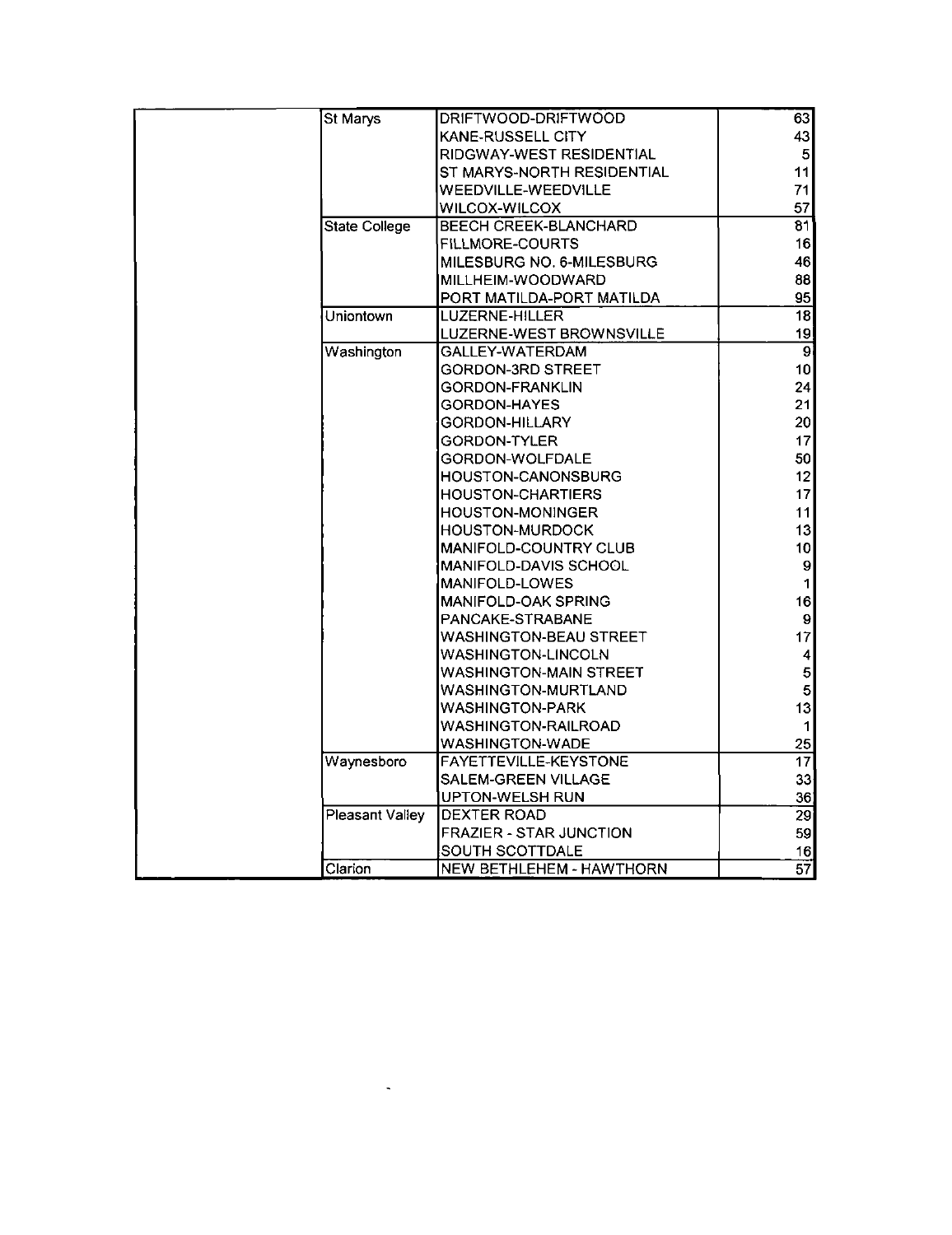Allegheny Power provides the following overhead line inspection schedules discussed in 3. Section 198.(n)(4) Distribution Overhead Line Inspections and Section 57.198(n)(5)

| Service Center       | <b>Substation</b> | Circuit                | <b>OH Miles</b> |
|----------------------|-------------------|------------------------|-----------------|
| Amold                | Freeport          | <b>Butler Junction</b> | 0.5             |
| <b>Boyce</b>         | Cecil             | Donaldson              | 17.4            |
| <b>Boyce</b>         | Peters            | Venetia                | 41.0            |
| <b>Butler</b>        | Krendale          | Prospect               | 40.9            |
| <b>Butler</b>        | Portersville      | Lake Arthur            | 10.7            |
| <b>Butler</b>        | Saxonburg         | Allwine                | 0.3             |
| Charleroi            | Dry Run           | New Eagle              | 21.5            |
| Charleroi            | Smithton          | Yukon                  | 48.1            |
| Jeannette            | Level Green       | Cowtown                | 31.4            |
| Jeannette            | Level Green       | Level Green            | 21.3            |
| Jeannette            | Manor             | Shafton                | 7.3             |
| Jeannette            | Sewickley         | Adamsburg              | 22.8            |
| Jeannette            | Sewickley         | Herminie               | 37.4            |
| Jefferson            | Mon View          | River                  | 35.8            |
| Kittanning           | Crooked Creek     | Crooked Creek          | 24.5            |
| Kittanning           | Crooked Creek     | Kelly Station          | 22.7            |
| McConnellsburg       | Emmaville         | Gapsville              | 12.8            |
| McConnellsburg       | Saint Thomas      | Edenville              | 62.4            |
| Pleasant Valley      | Connellsville     | Trotter                | 28.1            |
| Pleasant Valley      | Iron Bridge       | Pennsville             | 45.4            |
| Pleasant Valley      | Scottdale         | Commercial             | 8.3             |
| Pleasant Valley      | Springfield Pike  | Rock Ridge             | 2.8             |
| Pleasant Valley      | Tri Town          | Dawson                 | 44.7            |
| St Marys             | Weedville         | Weedville              | 70.7            |
| State College        | Scotia            | School                 | 10.1            |
| <b>State College</b> | Shiloh            | Dale Summit            | 10.4            |
| <b>State College</b> | Shiloh            | Rock Road              | 5.6             |
| <b>State College</b> | Whitehall         | Cato Park              | 1.7             |
| <b>State College</b> | Whitehall         | Fairbrook              | 38.9            |
| State College        | Whitehall         | Pine Grove Mills       | 14.4            |
| <b>State College</b> | Whitehall         | Science Park           | 11.1            |
| Uniontown            | Bethelboro        | Bute                   | 21.5            |
| Uniontown            | Merrittstown      | Brier Hill             | 23.6            |
| Uniontown            | Memittstown       | Merrittstown           | 23.4            |
| Washington           | Lagonda           | Lagonda                | 63.3            |
| Washington           | Long Farm Shaft   | Long Farm Shaft        | 8,8             |
| Washington           | Washington        | Beau St                | 16.6            |
| Waynesboro           | Salem             | Norland                | 5.1             |

Inspection Failure performed by AP personnel: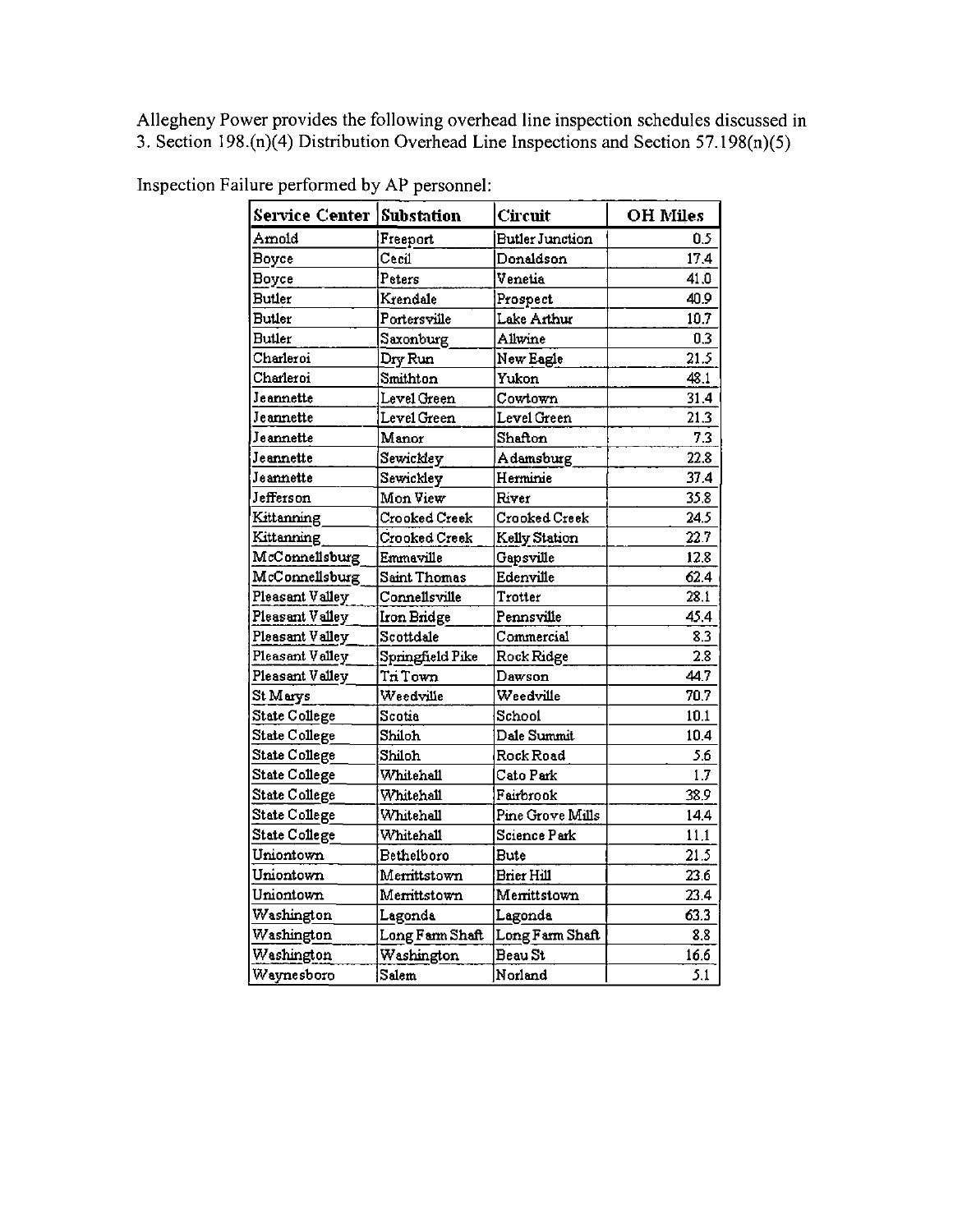In addition to the above overhead line inspections being performed by AP personnel, contract personnel will perform the following overhead inspections:

| 2011    |              |                 |       |
|---------|--------------|-----------------|-------|
| Company | <b>State</b> | Service Center  | Miles |
| WP      | PА           | Arnold          | 183   |
| WP      | РA           | Воусе           | 49    |
| WP      | РA           | <b>Butler</b>   | 131   |
| WP      | PА           | Charleroi       | 162   |
| WP      | PА           | Clarion         | 126   |
| WP      | PА           | Jeannette       | 120   |
| WP      | РA           | Jefferson       | 145   |
| WP      | РA           | Kittanning      | 76    |
| WP      | РA           | Latrobe         | 120   |
| WP      | РA           | McConnellsburg  | 170   |
| WP      | PA.          | McDonald        | 79    |
| WP      | РA           | Pleasant Valley | 199   |
| WP      | РA           | St Marγs        | 147   |
| WP      | PA           | State College   | 160   |
| WP      | PА           | Uniontown       | 157   |
| WP      | PА           | Washington      | 201   |
| WP      | PА           | Waynesboro      | 93    |
|         |              | Total           | 2,319 |

 $\ddot{\phantom{0}}$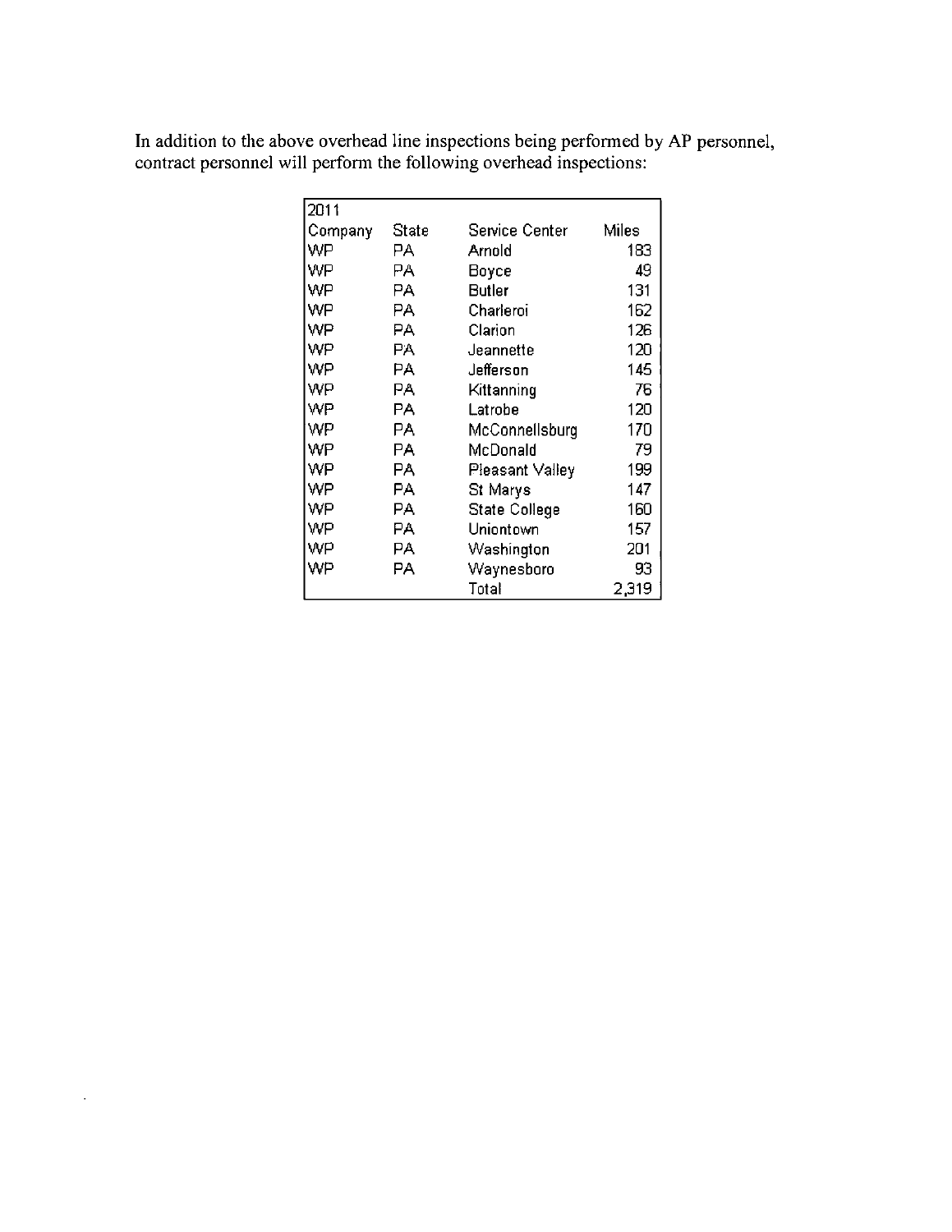## **Pennsylvania Public Utility Commission; Re: Inspection and Maintenance Plan Docket No, L-00040167 and Docket No. M-2009-2094773**

## **CERTIFICATE OF SERVICE**

I hereby certify that on the  $21<sup>st</sup>$  day of December, 2010, true and correct copy of the

foregoing enhanced inspection schedules of West Penn Power Company d/b/a Allegheny

Power were served by FedEx Next Day upon the following:

| Bureau of Conservation, Economics<br>and Energy Planning<br>Pennsylvania Public Utility Commission<br>Commonwealth Keystone Building<br>400 North Street<br>Harrisburg, PA 17120 | Office of Small Business Advocate<br>Commerce Bldg, Ste 1102<br>300 North Second St.<br>Harrisburg, PA 17101 |
|----------------------------------------------------------------------------------------------------------------------------------------------------------------------------------|--------------------------------------------------------------------------------------------------------------|
| Office of Consumer Advocate<br>Forum Place, $5th$ Flr<br>555 Walnut St.<br>Harrisburg, PA 17101-1923                                                                             | <b>RECEIVED</b><br>DEC 21 2010                                                                               |

PA PUBLIC UTILITY COMMISSION SECRETARY'S BUREAU

Date: December 21, 2010

John J. Muneel

John/L. Munsch, Attorney for WEST PENN POWER COMPANY. d/b/a ALLEGHENY POWER 800 Cabin Hill Drive Greensburg, PA 15601 (724)838-6210